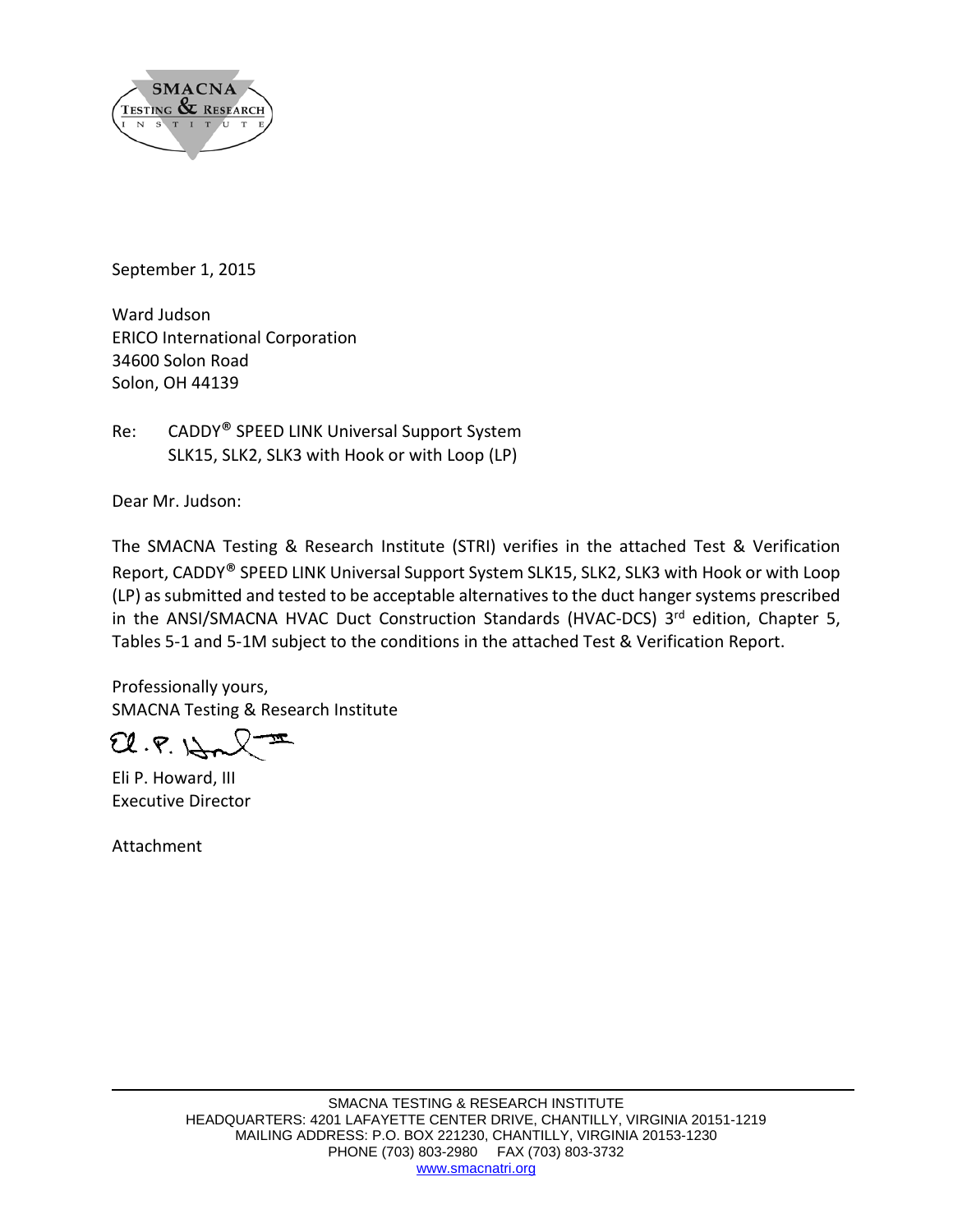## **SMACNA TESTING & RESEARCH INSTITUTE TEST & VERIFICATION REPORT CADDY® SPEED LINK Universal Support System**

The SMACNA Testing & Research Institute (STRI) verifies CADDY® SPEED LINK Universal Support System SLK15, SLK2, SLK3 with Hook or with Loop (LP), as submitted and described below to be acceptable alternatives to the duct hanger systems prescribed in the HVAC Duct Construction Standards (HVAC-DCS), 3<sup>rd</sup> edition, Chapter 5, Tables 5-1, 5-1M, and 5-2 subject to the following conditions and limitations:

- 1. Consistent with the HVAC-DCS requirements, upper attachments of the system directly to structures (without another device transferring the load between the wire rope and structure) shall have an allowable load not more than one-fourth of the wire rope system failure load.
- 2. Lower attachments, such as illustrated in the HVAC-DCS Figure 5-5, shall have a minimum safety factor of two and shall not be used in a manner that would deform the duct shape or cause excessive concentrated loads on the duct.

With respect to HVAC-DCS Figure 5-5, CADDY SPEED LINK Universal Support System referenced above may be adapted to any of the illustrated support configurations except the two-tier trapeze method in the lower right. This adaption also applies to the strut channel support in Figure 5-6.

Wire rope support of trapeze bars for oval duct suspension relative to the HVAC-DCS specification S3.18 is acceptable.

Wire rope passed continuously under round and rectangular duct (with both ends attached overhead) is acceptable provided that duct shape is retained and points on contact with the duct are not overstressed. Use of stress distribution saddles shall be prescribed as necessary.

3. The HVAC-DCS Table 5-1 and 5-1M maximum hanger spacing of 10 feet and Table 5-2 maximum spacing of 12 feet shall be maintained (and decreased as necessary to conform to CADDY SPEED LINK Universal Support System working load limits).